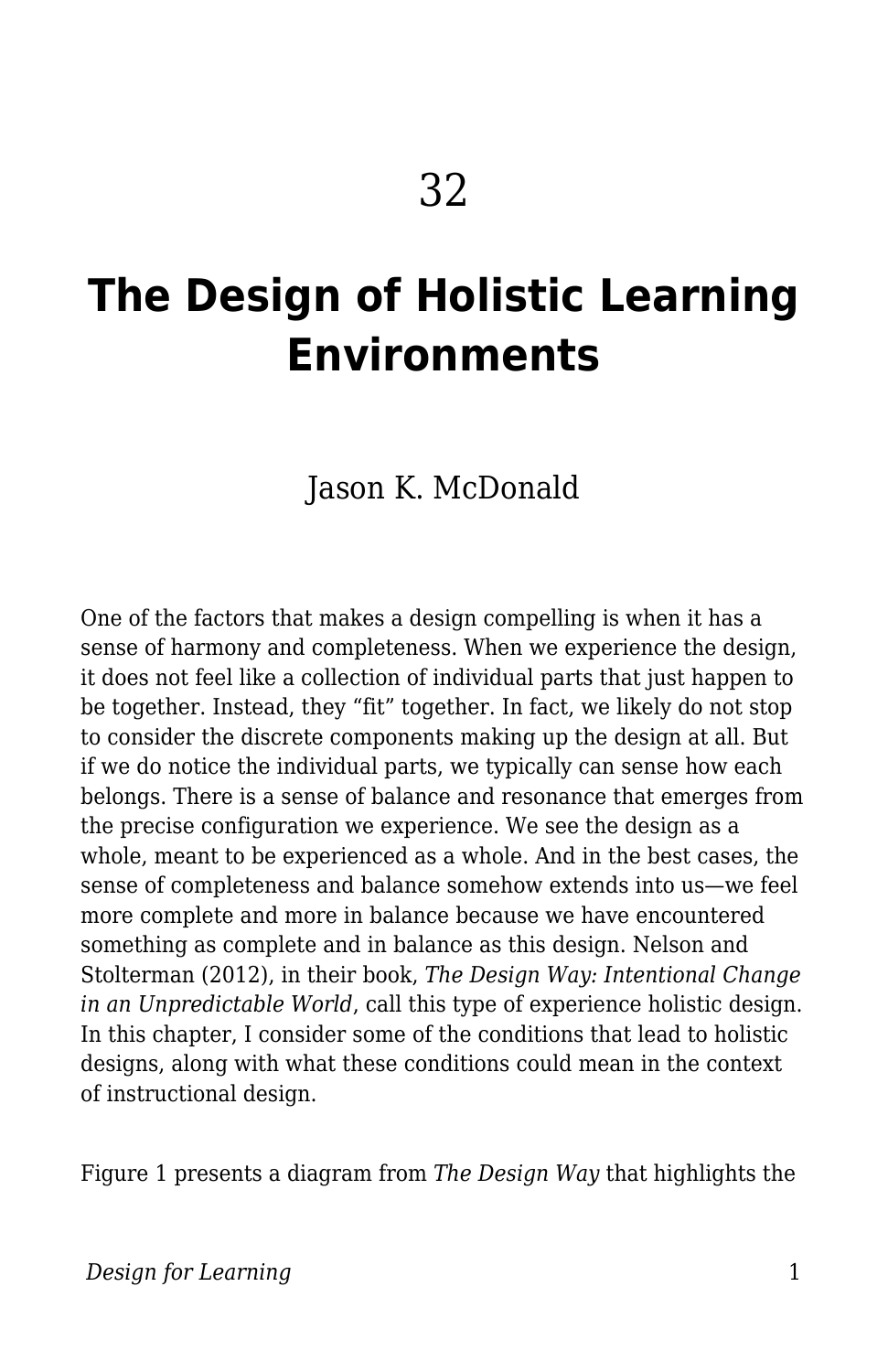major conditions of holistic design. Discussion of the entire diagram is more complex than we need to consider here, but if you are interested in the topic, I encourage you to review Nelson and Stolterman's complete treatment in their book (Nelson & Stolterman, 2012, pp. 93–102).

#### **Figure 1**



*Dimensions of Emergent Wholes*

*Note.* Reprinted from Nelson, H. G., & Stolterman, E. (2012). *The*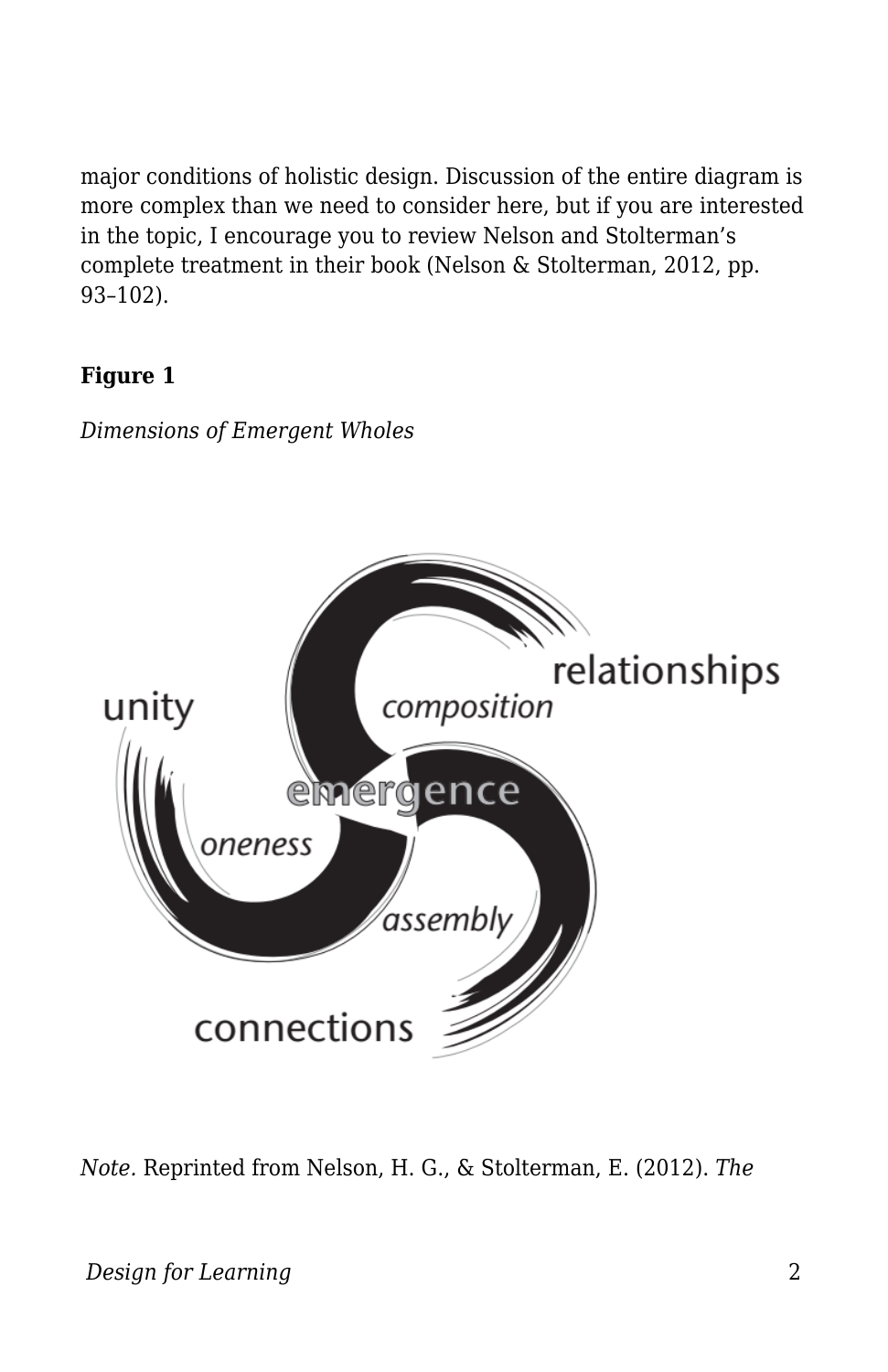*design way: Intentional change in an unpredictable world* (2nd ed.). The MIT Press, p. 94. Used by permission; all rights reserved.

The diagram illustrates how we can design objects or services in a way that transcends the individual parts from which they are assembled to create something holistic. As Nelson and Stolterman put it, we rely on "those unifying forces that cause things to stand together . . . thus forming meaning for individuals who are part of the whole or served by the whole" (p. 94). When something is holistic, it has properties that cannot be predicted when we examine each of the pieces individually. But that does not mean the individual parts are not important. Quite the opposite, in fact. Each component contributes something to the overall sense of the whole and is necessary to achieve the effect of the whole. Removing or changing the pieces, then, could lead to a design with a completely different effect.

Holism is not often addressed in instructional design. Perhaps the closest we come is when we consider the graphic design of our instruction. In this case we do frequently consider what effect the visual components of our instruction are having, and if they are contributing to an overall pleasing visual sense. (For tips on how to create a pleasing visual design, see the articles [The Building Blocks of](https://www.interaction-design.org/literature/article/the-building-blocks-of-visual-design) [Visual Design](https://www.interaction-design.org/literature/article/the-building-blocks-of-visual-design) or [10 Basic Principles of Graphic Design](https://medium.com/@anahatrawal/10-basic-principles-of-graphic-design-b74be0dbdb58)). Holism is important to consider in other aspects of instruction as well. Yet despite its importance, holistic design can also be difficult to talk about explicitly. The effects it has are subtle. But using Nelson and Stolterman (2012) as our guide, let's explore some ways that the instruction you design can inspire a sense of holistic completeness.

### **Connection**

First, consider the effects of the connections between individual elements in your design. There is an analogy here to connections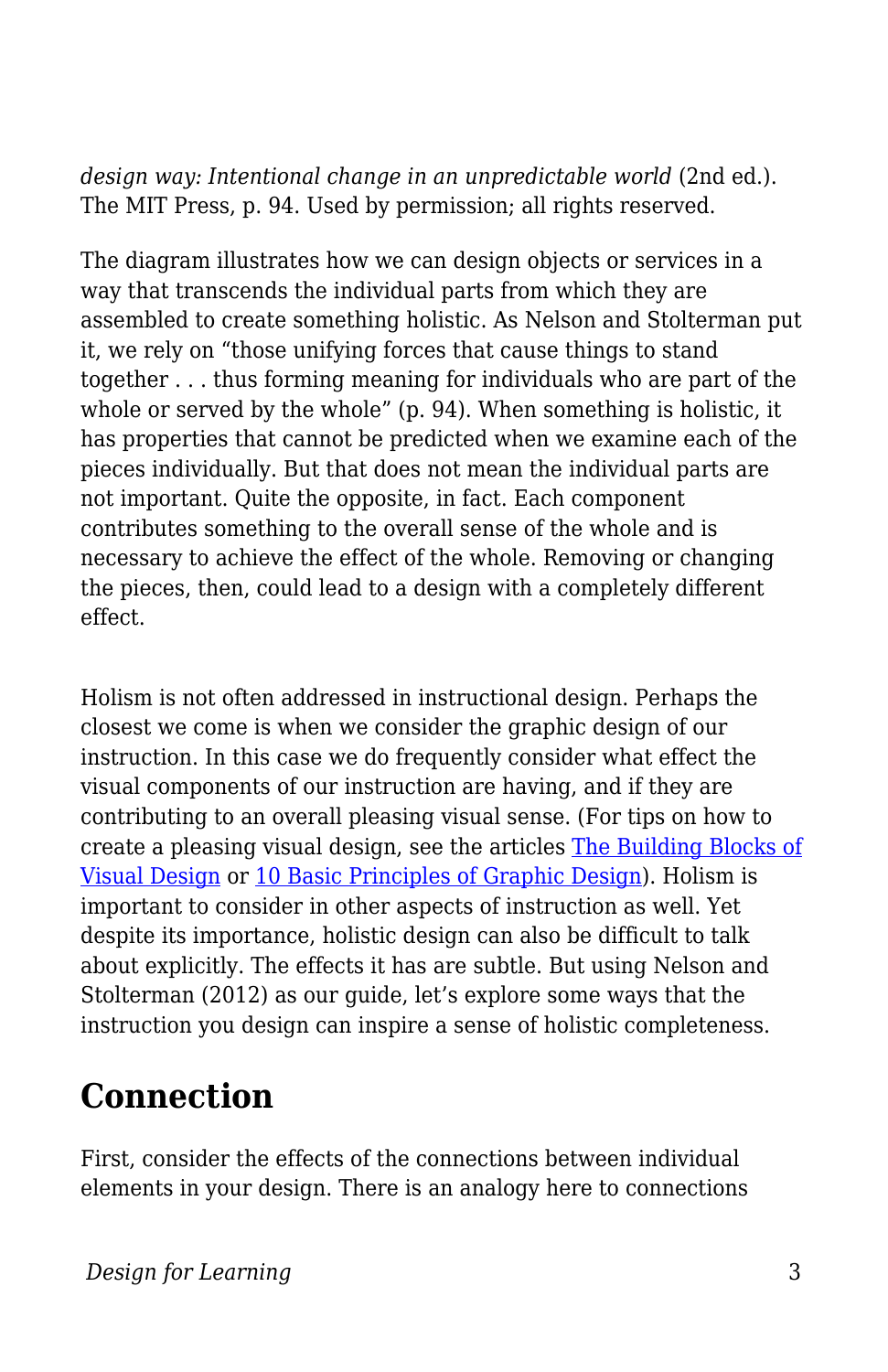between physical objects: when joining together two pieces of wood, we connect them with a nail or a screw. When joining together pieces of metal, we connect them with a weld. We can also consider more sophisticated methods of connecting when we include the idea of an intermediary fastener. Nails and screws are a direct connector between two pieces of wood, and the result is a rigid link. But we could connect our wood using an intermediary: a hinge. We screw the hinge into adjacent pieces of wood and the result is a connection between the wood that is more flexible. When building an object, then, we need to consider what materials we are working with, and this will help us decide what kinds of connections we can make. Then we consider what we want the connection between the elements to be, and this will help us further choose an appropriate link to achieve our objective. A holistic design will choose connections that are both appropriate for the material being used as well as the type of connection that is desired.

There are at least two applications of this analogy to instructional design. The first is between different elements of an instructional product that students experience. What types of connections are possible between the different pages of an online educational activity, for instance? Or between elements on the same page? Or between different units of the same course? The types of connections that are possible will be partly a function of the material the designer is working with (images, text, web pages, etc.), and partly a function of the effect the designer wants to have (the student can choose between these three pages; or the student must go to this page, etc.). Attentive designers will consider the connections between these elements as much as a carpenter will consider the connection between wood beams supporting the structure they are creating.

Another type of connection instructional designers can consider is between the different layers of their instruction. Gibbons (2013)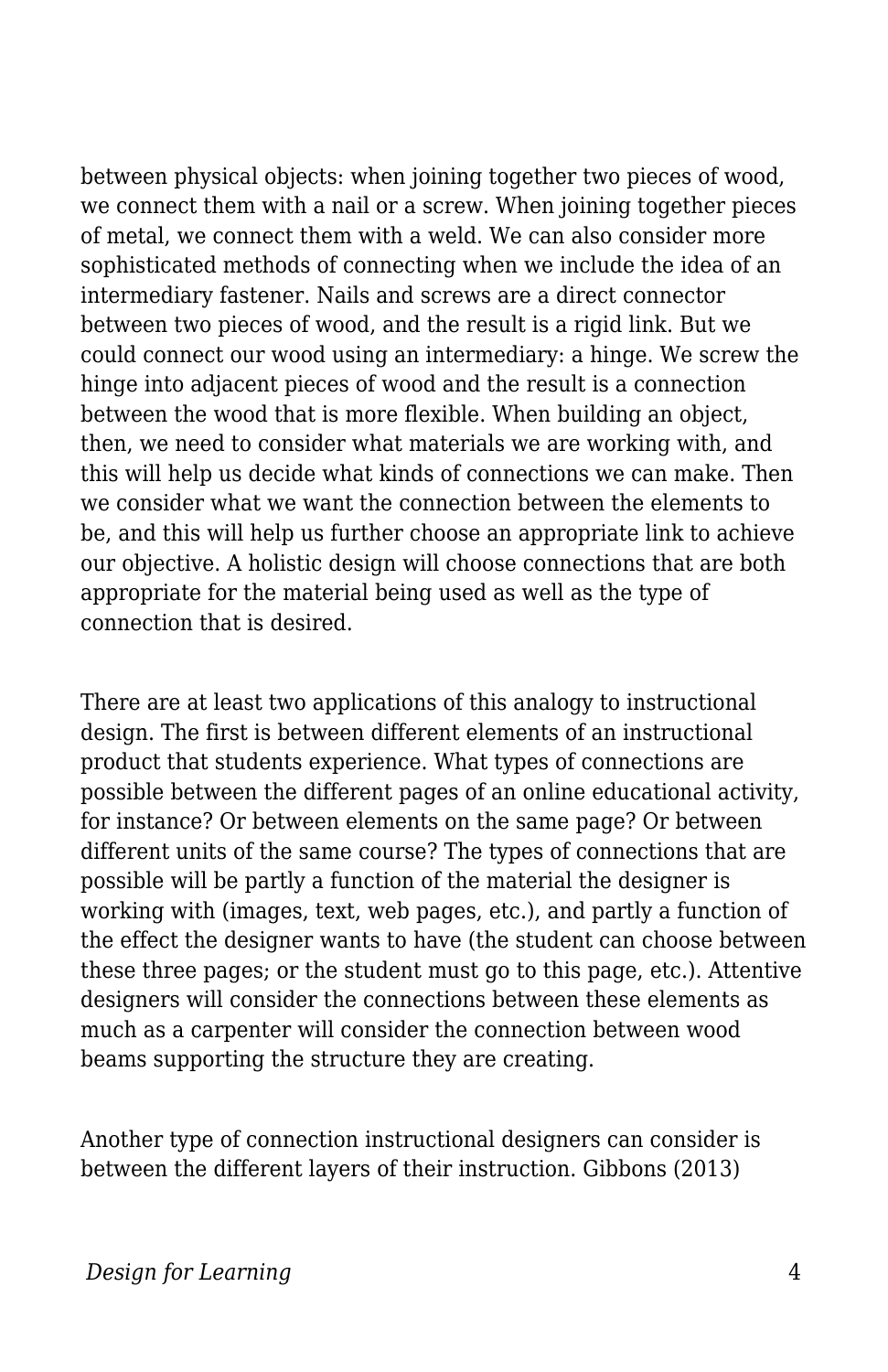proposed that all instructional products or learning systems are composed of different layers that perform different functions in a design. For example, one of the layers is the representations that students experience (what they see, hear, touch, etc.). Another layer is the controls that students use to input information back into the instruction (typing into a text box, submitting a form, or answering a teacher's question). There must be some kind of connection between these layers for the instruction to have its effect. If instructional designers pay attention to the effects they want each layer to have, they can find connections between the layers they can intentionally design to help lead to that effect. Similar to connections between individual elements, designers should both pay attention to the material each layer is made of (physical or conceptual) as well as the type of connections that are appropriate for the intended effect.

#### **Application Exercise**

Find an example of an instructional product or service (perhaps an online training module, a face-to-face classroom lesson, or a museumtype experience). Ask yourself:

- What are the individual elements of which the product is composed? (e.g. different pages in the module; different activities in the lesson)
- What is connecting those elements together?
- Why do you think they were connected in that way?
- Can you imagine alternative ways of connecting these elements?

## **Relationships**

The second condition of holistic design is the relationships between elements in a design. Relationships are similar to the idea of connection, since every relationship connects different entities in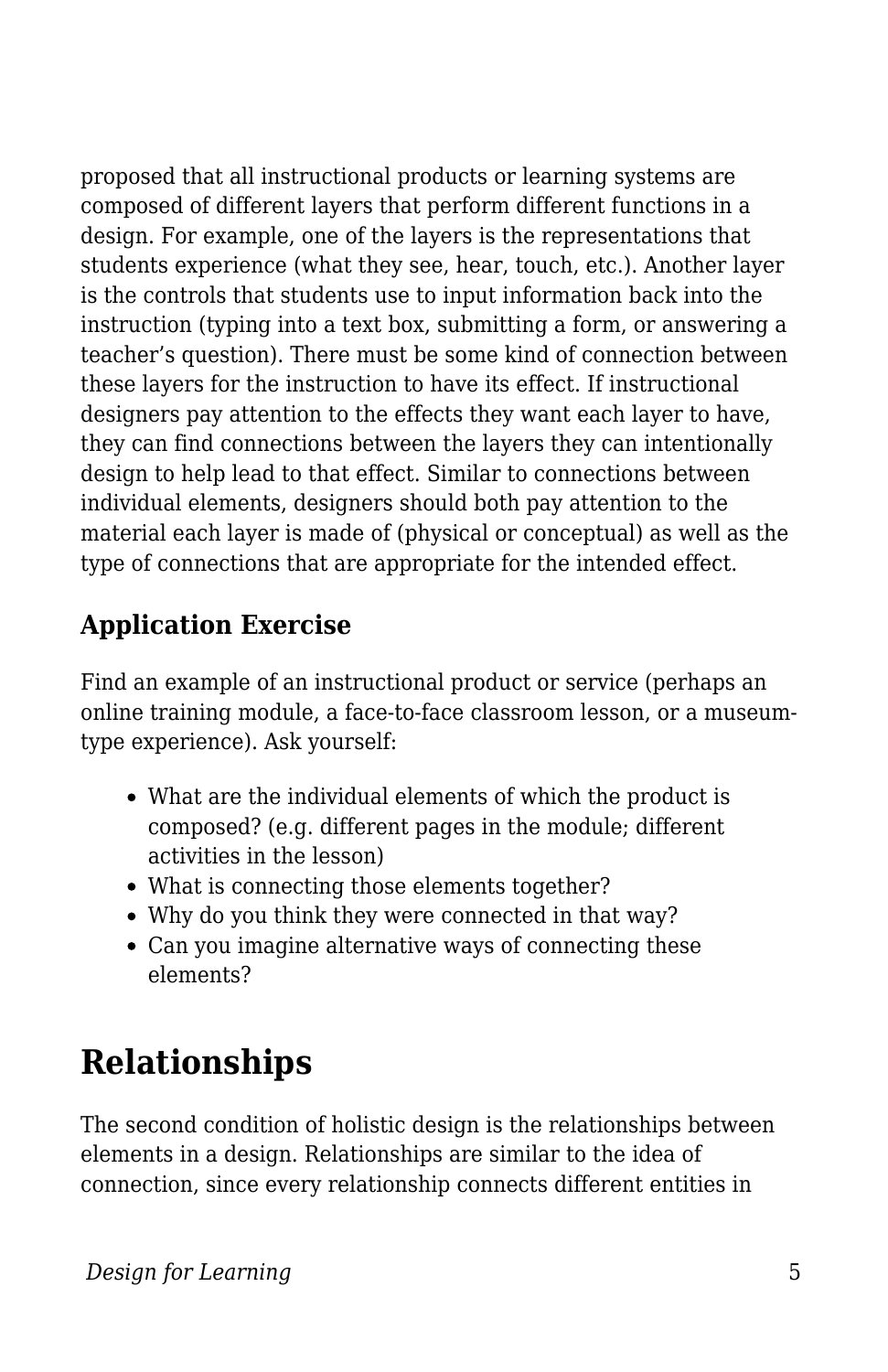some way. So everything just described about connections applies to relationships as well. But relationship implies more than the fact that elements are connected. The idea of relationship implies there is a structure to the connection, one that suggests an effect that transcends what the individual elements provide on their own. When two (or more) things are in relationship with each other, we can see that they belong together. Returning to our previous example of making something out of wood, we can easily nail together wood of any shape or size. But a relationship between different pieces of wood implies that we have done more. We also consider how our joint between the pieces fits together harmoniously. We might cut one board so it fits into an existing grove in the other. Or we apply stain or paint so the coloring of the wood produces a pleasing effect when placed next to each other. We can also consider the relationship of what we build with something larger than itself. For instance, when we ask whether a chair fits in a room, we usually aren't talking about if we can actually squeeze it into the space. Rather, what we usually mean is does the chair feel like it belongs? Is the relationship between the chair and the rest of the furniture harmonious? Or does it feel like the chair came from a different family than everything else in the room?

Parrish (2005) described some ways that instructional designers can pay attention to the relationship between elements in their designs. He encouraged designers to pay attention to the "rhythms of instructional activities" in their products, to find "methods for creating dynamic tension and revealing unity within content sequences," or to develop "strategies that provide memorable closure to learning experiences" (p. 17). In each of these cases, elements in an instructional product would not only be connected in some way, but the structure of that connection would produce an aesthetic effect. This effect transcends the actual material being interacted with in a way that communicates messages that often cannot be spoken (e.g. why a subject matters, what is beautiful about it, or how might I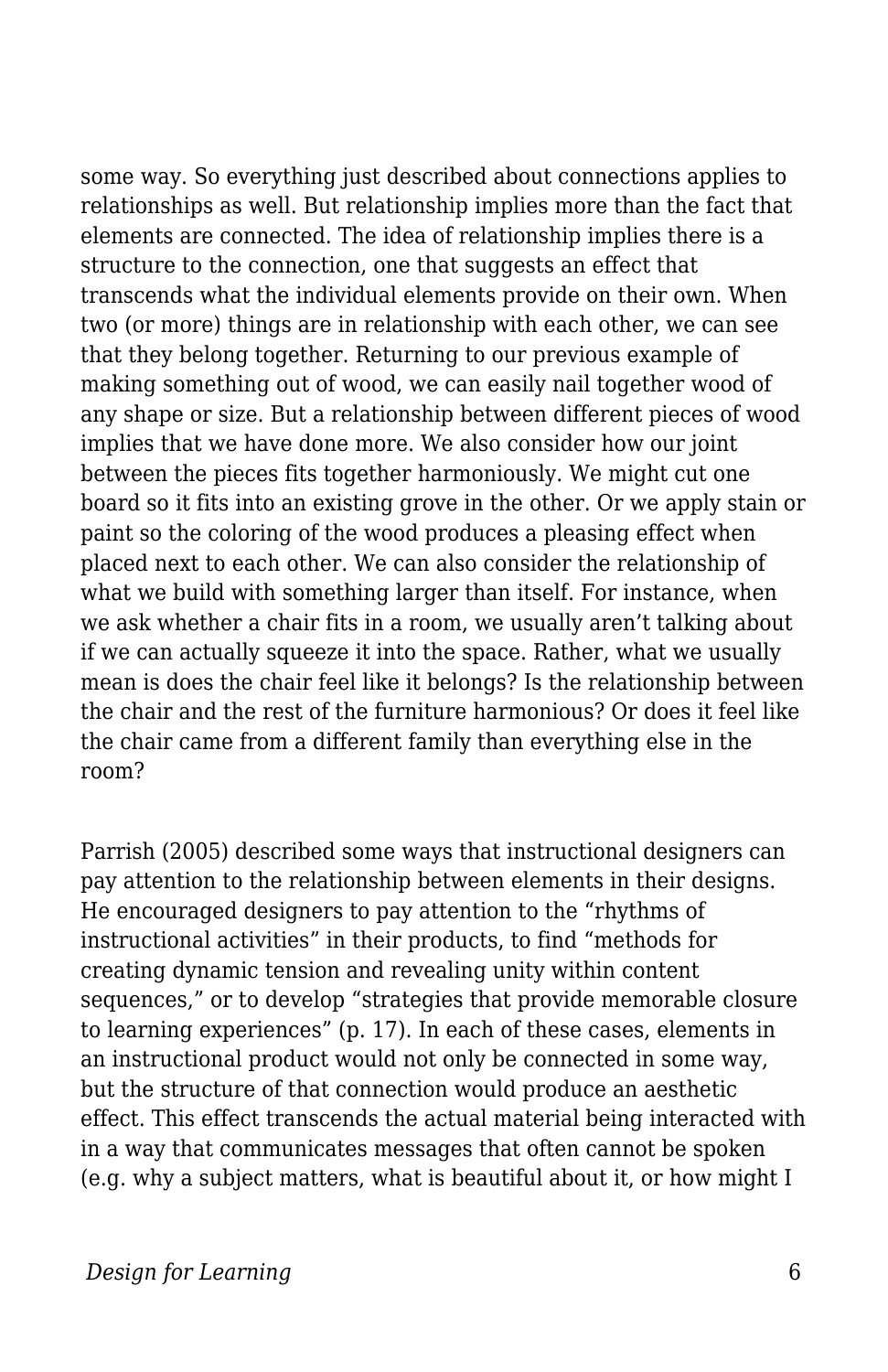[the student] be changed by it).

#### **Application Exercise**

Using the example you found earlier, try identifying the relationships between elements in the instruction. Ask-

- What are the structures of the connections identified in this instruction?
- What kind of effects do those relational structures suggest?
- Can you imagine alternative relationships that can connect these elements?

## **Unity**

The last factor to consider is unity, or the overall effect the connections and relationships have in a complete design. In considering unity we should first recognize that there will always be connections and relationships between design elements. If designers do not consider them intentionally (leaving them to chance), people will look for some kind of connection, and there is no guarantee the designer will be happy with what they find. When designers do not intentionally plan for unity between connections/relationships, often this leads to the design being experienced as disjointed. People may not be able to identify what about it is dissatisfying, but they will sense something about it that is harsh or jarring. But worse is when the connections and relationships that people find generate a sense of dissonance or incongruity, an active sense that these elements do not belong together. And more than being slightly displeased with the design, people actively dislike it, again often without knowing exactly why.

But if connections and relationships are intentionally considered, they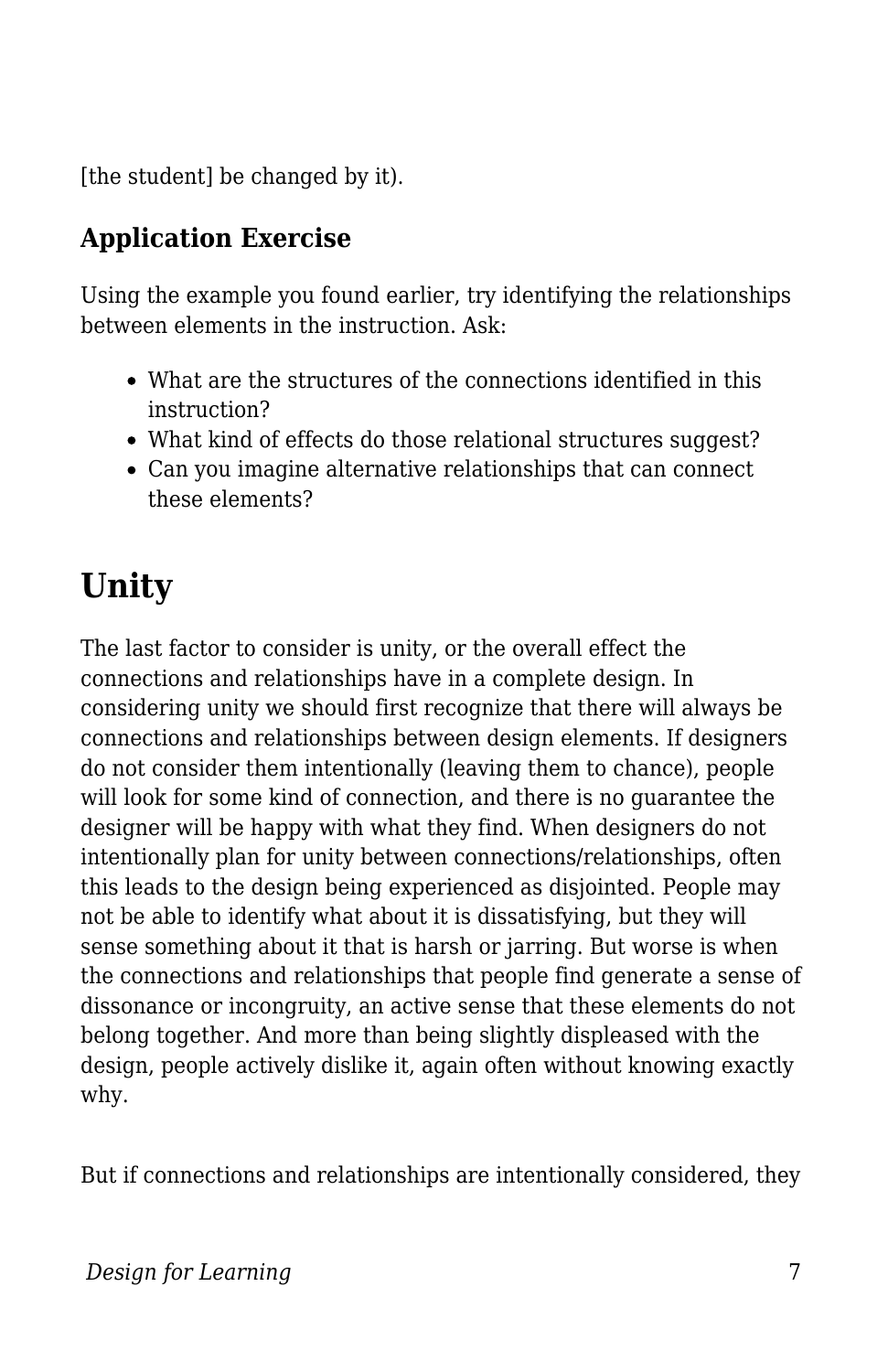can generate an overall, unifying effect that is pleasing and pleasurable to experience. People feel comfortable with these types of design. Wilson (2013) described this as "how elements hang together" for the person experiencing it, "and support [them having] a coherent experience" (p. 40). The word coherent is the key. Unity is a result of everything in the design seeming to belong, to be in its proper place, and be in that place for a proper reason. Let's assume we designed and built a beautiful, ornate chair, with intricate patterns in the legs and a soft, luxurious fabric on the back and seat. If we place the chair in an elementary school cafeteria, it will stick out. Any sense of unity in the room (assuming there was one before!) would be lost. But if we place our chair in a university library, perhaps in a special collections reading room, it could contribute to a sense of unity that people experience in the room as being a place of learning.

How does unity apply in instructional design? Parrish (2009) described it as the designer's care for experiences that are "infused with meaning, and felt as coherent and complete" (p. 511). While there might be multiple ways to do this, Parrish proposed that designers can pursue unity by intentionally considering connections and relationships between instructional elements that (a) create distinct beginnings, middles, and endings for the instruction; (b) set students in the role of being the protagonist of their own learning; (c) set a theme for the instruction through the choice of learning activities; and (d) create a context that immerses students in the instructional situation.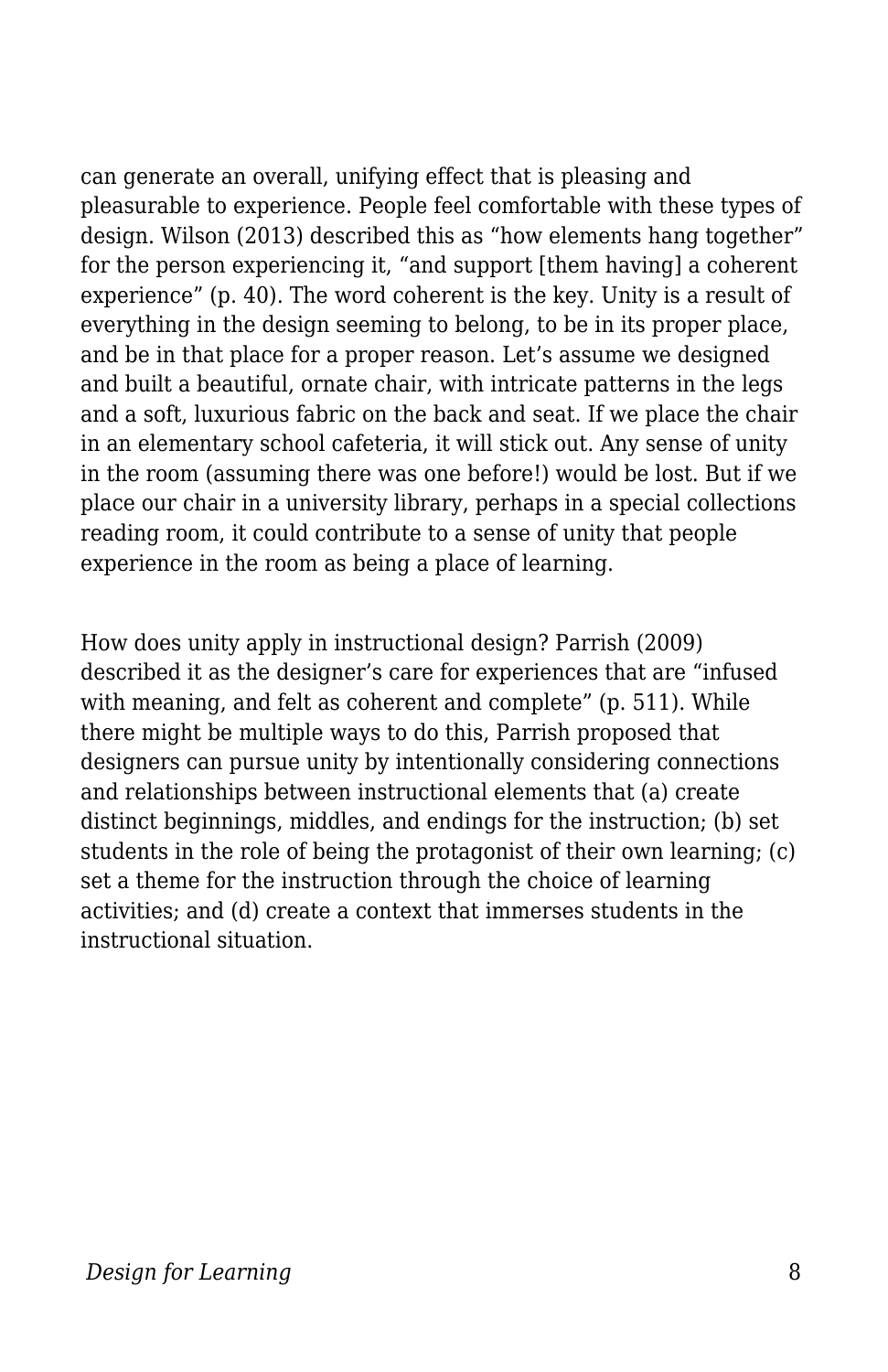#### **Application Exercise**

Using the same example as before, consider the sense of unity you experience with the instruction. Ask:

- Do the connections and relationships in the instruction contribute towards an overall effect?
- How would you characterize this effect?
- Is there any evidence to suggest this effect was intentionally considered by designers? Or did they seem to leave it to chance?
- What might you change about the instruction to generate a stronger sense of unity?

### **Conclusion**

Nelson and Stolterman (2012) concluded that a holistic design creates emergent qualities, or qualities that cannot be experienced when only considering the individual elements that are connected together in intentionally considered relationships of unity. They also stated these emergent qualities have "significance" for the people using a design. They mean something to people, and "embody [some] essence of human potential more fully" (p. 101). This seems to be sufficient justification for considering holistic design as part of the instructional design process. Instructional design is about helping people learn, or, in other words, unlocking some aspect of their human potential. And it is more than the educational content and instructional strategies that do this. To create designs that are truly remarkable and uncover at least some aspects of human potential, people need to experience instruction with emergent, holistic qualities. These are generated as designers consider the connections between individual elements of their instruction, form those connections into structured relationships, and align both into a unified whole that can produce an aesthetic, transcendent effect.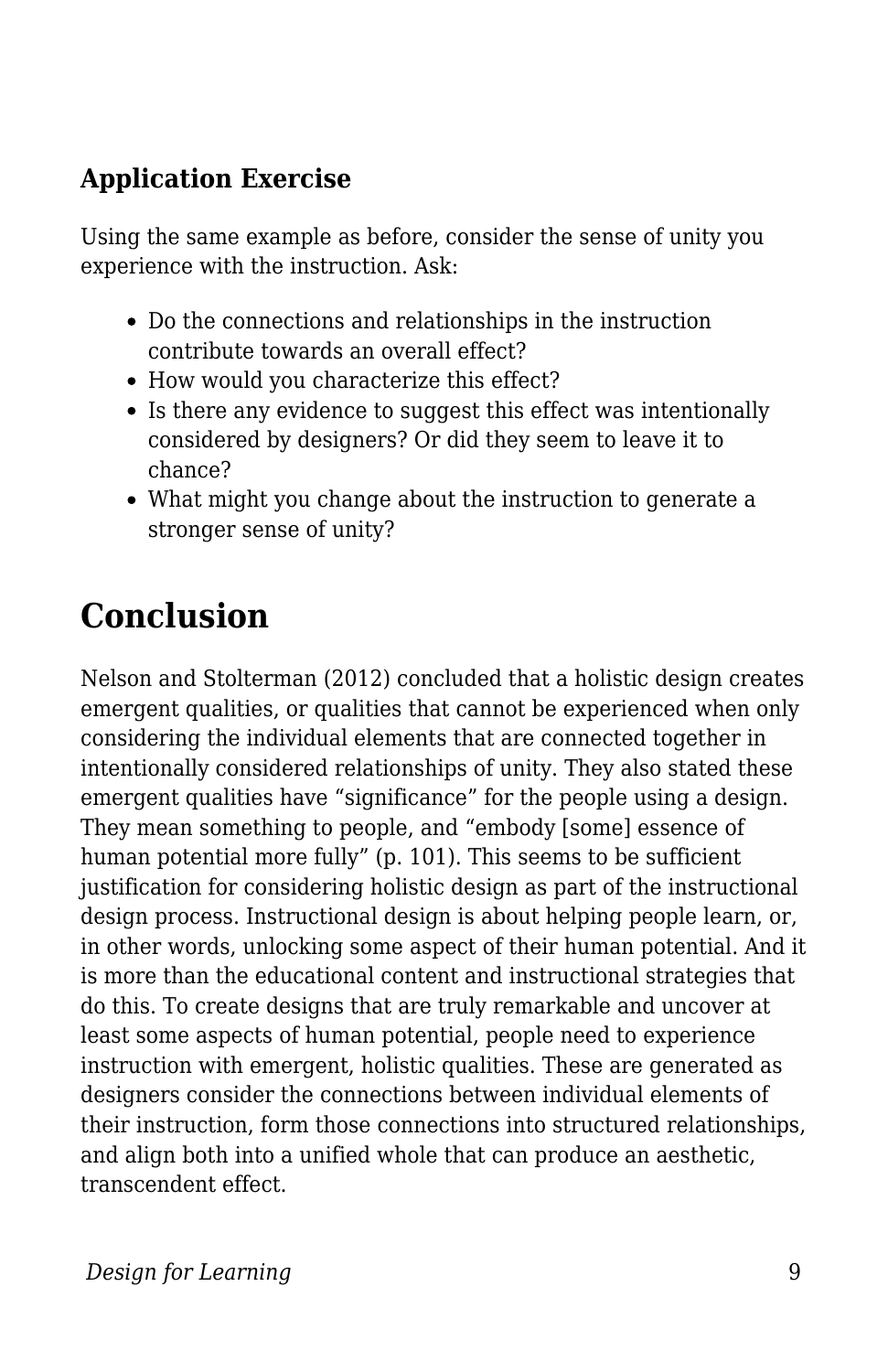### **References**

- Gibbons, A. S. (2013). *An architectural approach to instructional design*. Routledge.
- Nelson, H. G., & Stolterman, E. (2012). *The design way: Intentional change in an unpredictable world* (2nd ed.). The MIT Press.
- Parrish, P. (2005). Embracing the aesthetics of instructional design. *Educational Technology, 45*(2), 16–25.
- Parrish, P. (2009). Aesthetics principles for instructional design. *Educational Technology Research and Development, 57*(4), 511-528.
- Wilson, B. G. (2013). A practice-centered approach to instructional design. In J. M. Spector, B. B. Lockee, S. E. Smaldino, & M. Herring (Eds.), *Learning, problem solving, and mind tools: Essays in honor of David H. Jonassen* (pp. 35–54). Routledge.